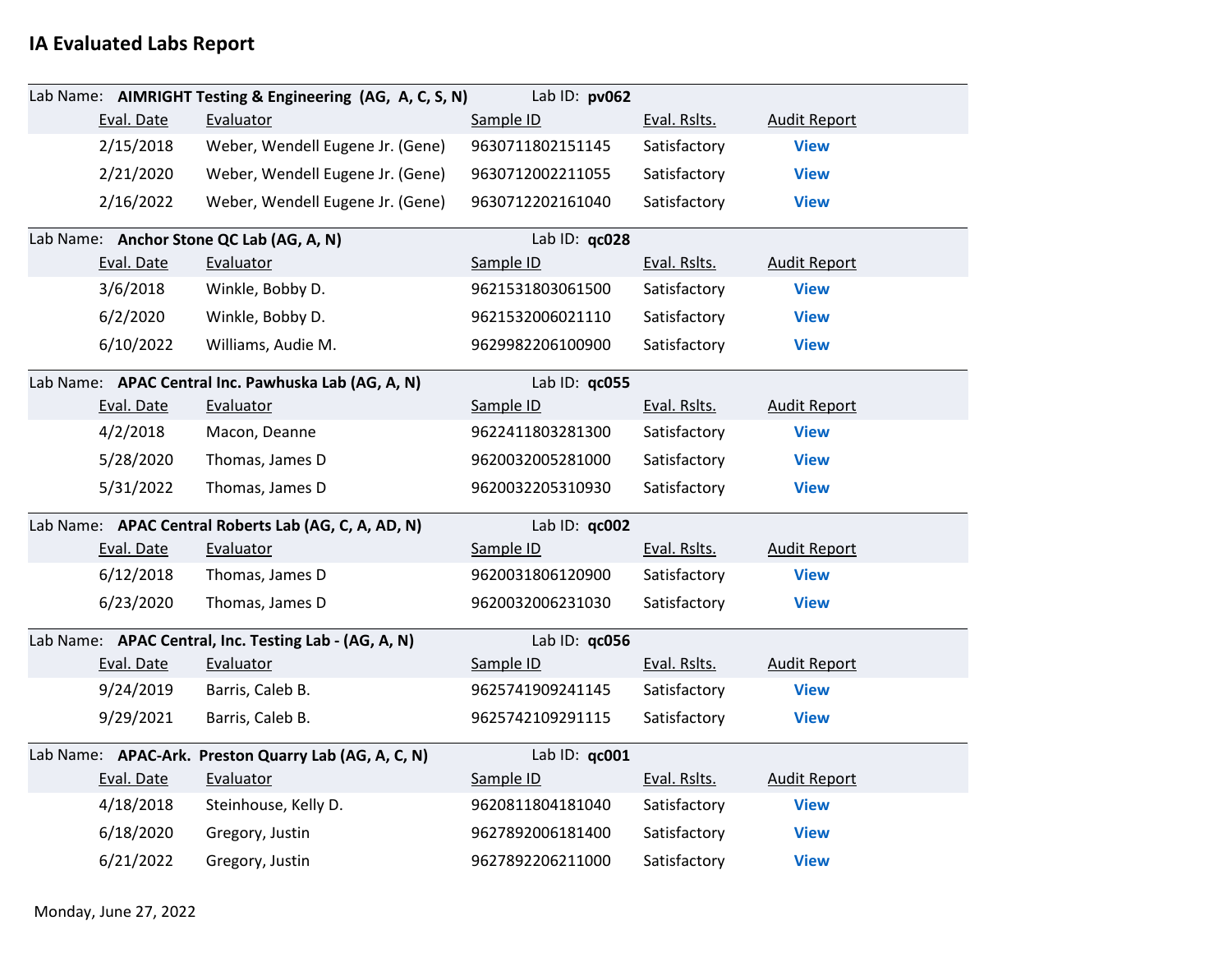|                      | Lab Name: APAC-Central (AG, A, N) Formerly Glover qc062       | Lab ID: qc071    |              |                     |
|----------------------|---------------------------------------------------------------|------------------|--------------|---------------------|
| Eval. Date           | Evaluator                                                     | Sample ID        | Eval. Rslts. | <b>Audit Report</b> |
| 6/12/2018            | Thomas, James D                                               | 9620031806121330 | Satisfactory | <b>View</b>         |
| 7/21/2020            | Thomas, James D                                               | 9620032007210915 | Satisfactory | <b>View</b>         |
|                      | Lab Name: APAC-Central Tulsa (AG, A, AD, S, N)                | Lab ID: qc006    |              |                     |
| Eval. Date           | Evaluator                                                     | Sample ID        | Eval. Rslts. | <b>Audit Report</b> |
| 9/20/2018            | Steinhouse, Kelly D.                                          | 9620811809200910 | Satisfactory | <b>View</b>         |
| 9/17/2020            | Baggett, Michael J.                                           | 9620782009171345 | Satisfactory | <b>View</b>         |
|                      | Lab Name: Atkins Const. Management and Testing Services (C)   | Lab ID: pv071    |              |                     |
| Eval. Date           | Evaluator                                                     | Sample ID        | Eval. Rslts. | <b>Audit Report</b> |
| 5/12/2020            | Steinhouse, Kelly D.                                          | 9620812005121635 | Satisfactory | <b>View</b>         |
| 5/11/2022            | Thomas, James D                                               | 9620032205111020 | Satisfactory | <b>View</b>         |
|                      | Lab Name: Atkins Const. Mgmt and Testing Services (AG, C)     | Lab ID: pv072    |              |                     |
| Eval. Date           | Evaluator                                                     | Sample ID        | Eval. Rslts. | <b>Audit Report</b> |
| 6/11/2020            | Steinhouse, Kelly D.                                          | 9620812006110930 | Satisfactory | <b>View</b>         |
| 5/31/2022            | Barris, Caleb B.                                              | 9625742205311000 | Satisfactory | <b>View</b>         |
|                      | Lab Name: Benchmark Construction Services, LLC (AG, A, C,S,N) | Lab ID: pv066    |              |                     |
| Eval. Date           | Evaluator                                                     | Sample ID        | Eval. Rslts. | <b>Audit Report</b> |
| 5/21/2019            | Barris, Caleb B.                                              | 9625741905210945 | Satisfactory | <b>View</b>         |
| 5/14/2021            | Barris, Caleb B.                                              | 9625742105140930 | Satisfactory | <b>View</b>         |
|                      | Lab Name: Benchmark Construction Sevices, LLC (AG, C, S)      | Lab ID: pv073    |              |                     |
| Eval. Date           | Evaluator                                                     | Sample ID        | Eval. Rslts. | <b>Audit Report</b> |
| 5/4/2021             | Baggett, Michael J.                                           | 9620782105041245 | Satisfactory | <b>View</b>         |
|                      | Lab Name: Burgess Engineering & Testing (AG, A, C, S)         | Lab ID: pv002    |              |                     |
| Eval. Date Evaluator |                                                               | Sample ID        | Eval. Rslts. | <b>Audit Report</b> |
| 10/25/2018           | Baggett, Michael J.                                           | 9620781810250815 | Satisfactory | <b>View</b>         |
| 10/30/2020           | Baggett, Michael J.                                           | 9620782010301300 | Satisfactory | <b>View</b>         |
|                      | Lab Name: CEC Corporation - OKC (AG, AD, C, S,A,N)            | Lab ID: pv022    |              |                     |
| Eval. Date           | Evaluator                                                     | Sample ID        | Eval. Rslts. | <b>Audit Report</b> |
| 4/17/2019            | Eulberg, Buddy Leroy                                          | 9625241904170845 | Satisfactory | <b>View</b>         |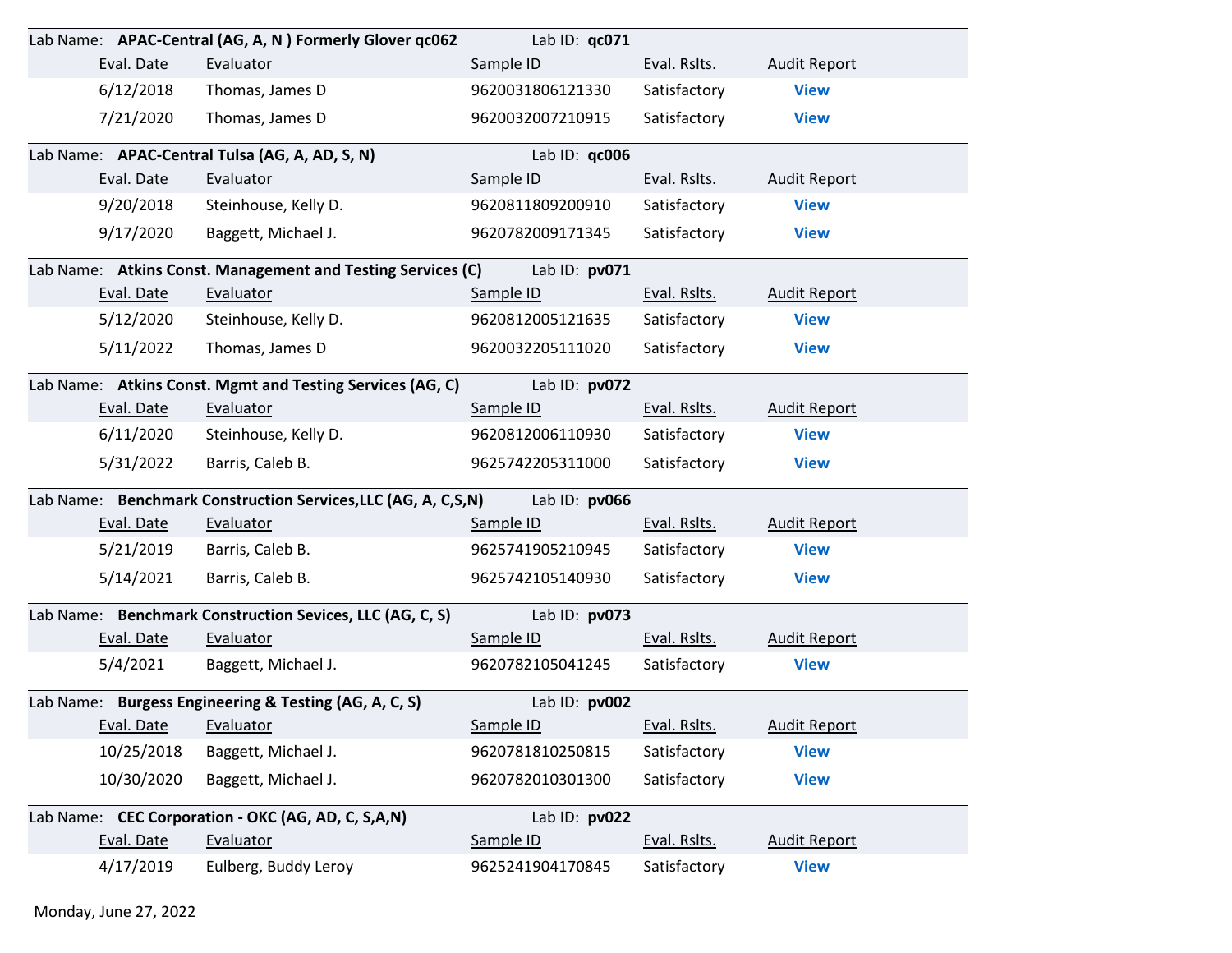| 5/29/2019  | Eulberg, Buddy Leroy                                       | 9625241905290900 | Satisfactory | <b>View</b>         |
|------------|------------------------------------------------------------|------------------|--------------|---------------------|
| 5/21/2021  | Eulberg, Buddy Leroy                                       | 9625242105211000 | Satisfactory | <b>View</b>         |
|            | Lab Name: CEC Corporation - Tulsa Lab (AG, A, C, S, N)     | Lab ID: pv041    |              |                     |
| Eval. Date | Evaluator                                                  | Sample ID        | Eval. Rslts. | <b>Audit Report</b> |
| 2/1/2019   | Gregory, Justin                                            | 9627891902010845 | Satisfactory | <b>View</b>         |
| 1/21/2021  | Gregory, Justin                                            | 9627892101210930 | Satisfactory | <b>View</b>         |
|            | Lab Name: C-Gawf Construction (AG, A, AD,N)                | Lab ID: qc076    |              |                     |
| Eval. Date | Evaluator                                                  | Sample ID        | Eval. Rslts. | <b>Audit Report</b> |
| 12/1/2021  | Thomas, James D                                            | 9620032112011030 | Satisfactory | <b>View</b>         |
|            | Lab Name: Circuit Engineering District #2 (C)              | Lab ID: pv059    |              |                     |
| Eval. Date | Evaluator                                                  | Sample ID        | Eval. Rslts. | <b>Audit Report</b> |
| 6/25/2019  | Weber, Wendell Eugene Jr. (Gene)                           | 9630711906251035 | Satisfactory | <b>View</b>         |
| 6/23/2021  | Weber, Wendell Eugene Jr. (Gene)                           | 9630712106231040 | Satisfactory | <b>View</b>         |
|            | Lab Name: Circuit Engineering District #3 (AG, A, C, S, N) | Lab ID: pv039    |              |                     |
| Eval. Date | Evaluator                                                  | Sample ID        | Eval. Rslts. | <b>Audit Report</b> |
| 1/29/2019  | Thomas, James D                                            | 9620031901290900 | Satisfactory | <b>View</b>         |
| 12/21/2020 | Thomas, James D                                            | 9620032012211000 | Satisfactory | <b>View</b>         |
|            | Lab Name: Circuit Engineering District #7 (AG, A, C, S, N) | Lab ID: pv019    |              |                     |
| Eval. Date | Evaluator                                                  | Sample ID        | Eval. Rslts. | <b>Audit Report</b> |
| 11/26/2019 | Barris, Caleb B.                                           | 9625741911260900 | Satisfactory | <b>View</b>         |
| 11/9/2021  | Barris, Caleb B.                                           | 9625742111091030 | Satisfactory | <b>View</b>         |
|            | Lab Name: Circuit Engineering District #8 (AG, A, C, S, N) | Lab ID: pv050    |              |                     |
| Eval. Date | Evaluator                                                  | Sample ID        | Eval. Rslts. | <b>Audit Report</b> |
| 4/11/2018  | Macon, Deanne                                              | 9622411804111330 | Satisfactory | <b>View</b>         |
|            | 6/2/2020 Eulberg, Buddy Leroy                              | 9625242006021130 | Satisfactory | <b>View</b>         |
| 6/1/2022   | Eulberg, Buddy Leroy                                       | 9625242206010930 | Satisfactory | <b>View</b>         |
|            | Lab Name: Clifton Ashford and Associates, LLC. (AG, C)     | Lab ID: pv001    |              |                     |
| Eval. Date | Evaluator                                                  | Sample ID        | Eval. Rslts. | <b>Audit Report</b> |
| 2/13/2018  | Thomas, James D                                            | 9620031802131000 | Satisfactory | <b>View</b>         |
| 1/28/2020  | Thomas, James D                                            | 9620032001281000 | Satisfactory | <b>View</b>         |

Monday, June 27, 2022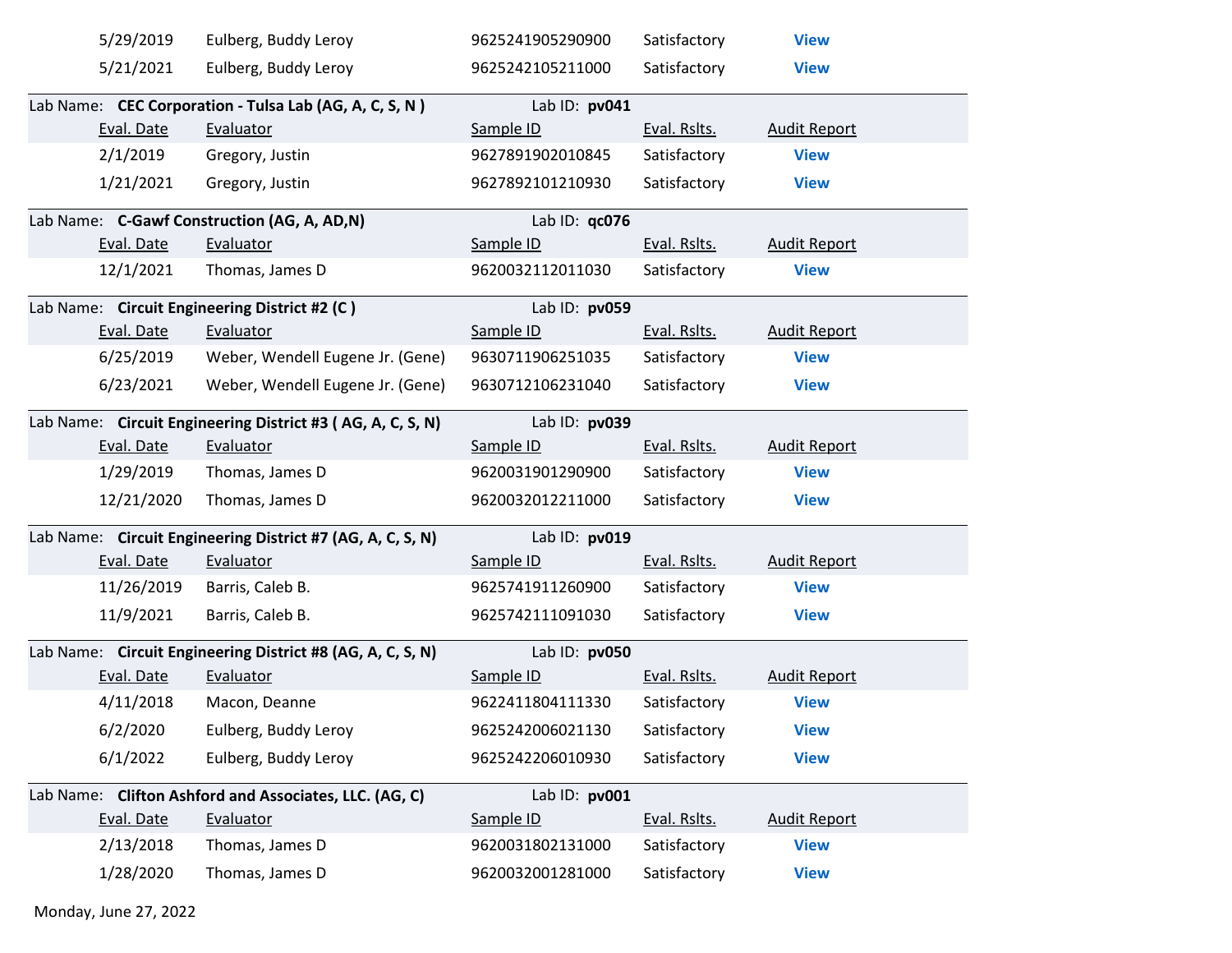|                                                | 2/8/2022   | Thomas, James D                                          | 9620032202080945 | Satisfactory | <b>View</b>         |
|------------------------------------------------|------------|----------------------------------------------------------|------------------|--------------|---------------------|
|                                                |            | Lab Name: CMT Consultants. Inc. (A, AG, C, S, N)         | Lab ID: pv065    |              |                     |
|                                                | Eval. Date | Evaluator                                                | Sample ID        | Eval. Rslts. | <b>Audit Report</b> |
|                                                | 4/3/2019   | Winkle, Bobby D.                                         | 9621531904030830 | Satisfactory | <b>View</b>         |
|                                                | 4/8/2021   | Winkle, Bobby D.                                         | 9621532104080920 | Satisfactory | <b>View</b>         |
|                                                |            | Lab Name: Cook Eng. / Quality Testing. (AG, A, C, S, N)  | Lab ID: pv021    |              |                     |
|                                                | Eval. Date | Evaluator                                                | Sample ID        | Eval. Rslts. | <b>Audit Report</b> |
|                                                | 1/21/2020  | Weber, Wendell Eugene Jr. (Gene)                         | 9630712001151005 | Satisfactory | <b>View</b>         |
|                                                | 1/20/2022  | Weber, Wendell Eugene Jr. (Gene)                         | 9630712201201100 | Satisfactory | <b>View</b>         |
|                                                |            | Lab Name: Cornell Const. Co. Mobile Lab (AG, A, AD, N)   | Lab ID: qc036    |              |                     |
|                                                | Eval. Date | Evaluator                                                | Sample ID        | Eval. Rslts. | <b>Audit Report</b> |
|                                                | 9/12/2018  | Macon, Deanne                                            | 9622411809121100 | Satisfactory | <b>View</b>         |
|                                                | 9/14/2020  | Macon, Deanne                                            | 9622412009141400 | Satisfactory | <b>View</b>         |
| Lab Name: Cummins Const. - Enid Lab (AG, A, N) |            |                                                          | Lab ID: $qc037$  |              |                     |
|                                                | Eval. Date | Evaluator                                                | Sample ID        | Eval. Rslts. | <b>Audit Report</b> |
|                                                | 4/9/2018   | Baggett, Michael J.                                      | 9620781804091230 | Satisfactory | <b>View</b>         |
|                                                | 6/22/2020  | Eulberg, Buddy Leroy                                     | 9625242006221030 | Satisfactory | <b>View</b>         |
|                                                |            | Lab Name: Cummins Const. Co., Inc. Mobile Lab C - (A, N) | Lab ID: qc046    |              |                     |
|                                                | Eval. Date | Evaluator                                                | Sample ID        | Eval. Rslts. | <b>Audit Report</b> |
|                                                | 4/24/2018  | Riley, Luther Roy                                        | 9625951804241000 | Satisfactory | <b>View</b>         |
|                                                | 5/27/2020  | Riley, Luther Roy                                        | 9625952005271415 | Satisfactory | <b>View</b>         |
|                                                | 5/23/2022  | Riley, Luther Roy                                        | 9625952205230900 | Satisfactory | <b>View</b>         |
|                                                |            | Lab Name: Cummins Const. Co., Inc. Mobile Lab D - (A, N) | Lab ID: qc047    |              |                     |
|                                                | Eval. Date | Evaluator                                                | Sample ID        | Eval. Rslts. | <b>Audit Report</b> |
|                                                | 4/10/2018  | Baggett, Michael J.                                      | 9620781804100800 | Satisfactory | <b>View</b>         |
|                                                | 6/22/2020  | Eulberg, Buddy Leroy                                     | 9625242006221100 | Satisfactory | <b>View</b>         |
|                                                |            | Lab Name: Cummins Constr. - Ada Lab (A, N)               | Lab ID: qc024    |              |                     |
|                                                | Eval. Date | Evaluator                                                | Sample ID        | Eval. Rslts. | <b>Audit Report</b> |
|                                                | 4/17/2018  | Weber, Wendell Eugene Jr. (Gene)                         | 9630711804171015 | Satisfactory | <b>View</b>         |
|                                                | 6/16/2020  | Weber, Wendell Eugene Jr. (Gene)                         | 9630712006161000 | Satisfactory | <b>View</b>         |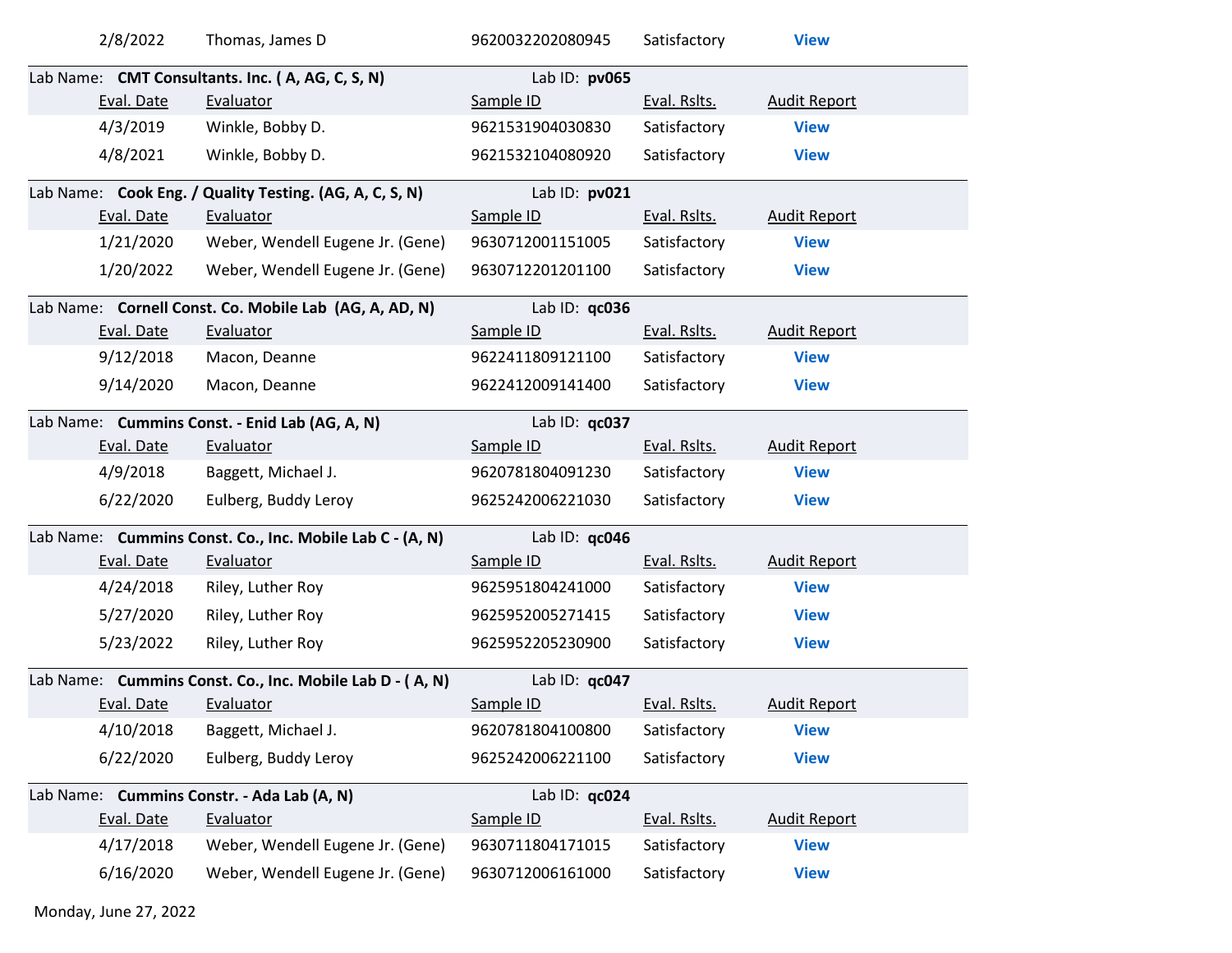|            | Lab Name: Cummins Constr. - Coleman Lab (A, N)              | Lab ID: $qc012$  |              |                     |
|------------|-------------------------------------------------------------|------------------|--------------|---------------------|
| Eval. Date | Evaluator                                                   | Sample ID        | Eval. Rslts. | <b>Audit Report</b> |
| 4/5/2018   | Steinhouse, Kelly D.                                        | 9620811804051420 | Satisfactory | <b>View</b>         |
| 6/15/2020  | Gregory, Justin                                             | 9627892006151310 | Satisfactory | <b>View</b>         |
| 6/14/2022  | Gregory, Justin                                             | 9627892206141045 | Satisfactory | <b>View</b>         |
|            | Lab Name: Cummins Constr. - Durant Lab (AG, A, C, S, AD, N) | Lab ID: $qc010$  |              |                     |
| Eval. Date | Evaluator                                                   | Sample ID        | Eval. Rslts. | <b>Audit Report</b> |
| 3/22/2018  | Eulberg, Buddy Leroy                                        | 9625241803220900 | Satisfactory | <b>View</b>         |
| 6/23/2020  | Macon, Deanne                                               | 9622412006231000 | Satisfactory | <b>View</b>         |
|            | i da kila a contra a contra a cidada a falamada             | $1.1.10 \ldots$  |              |                     |

| Lab Name: Cummins Constr. - Mobile Lab A (A, N)<br>Lab ID: $qc021$ |            |                                                          |                  |              |                     |
|--------------------------------------------------------------------|------------|----------------------------------------------------------|------------------|--------------|---------------------|
|                                                                    | Eval. Date | Evaluator                                                | Sample ID        | Eval. Rslts. | <b>Audit Report</b> |
|                                                                    | 4/5/2018   | Steinhouse, Kelly D.                                     | 9620811804050940 | Satisfactory | <b>View</b>         |
|                                                                    | 6/15/2020  | Gregory, Justin                                          | 9627892006151030 | Satisfactory | <b>View</b>         |
|                                                                    | 6/14/2022  | Gregory, Justin                                          | 9627892206140845 | Satisfactory | <b>View</b>         |
|                                                                    |            | Lab Name: Cummins Constr. - Mobile Lab B (A, N)          | Lab ID: qc026    |              |                     |
|                                                                    | Eval. Date | Evaluator                                                | Sample ID        | Eval. Rslts. | <b>Audit Report</b> |
|                                                                    | 4/3/2018   | Macon, Deanne                                            | 9622411804030930 | Satisfactory | <b>View</b>         |
|                                                                    | 6/26/2020  | Macon, Deanne                                            | 9622412006260800 | Satisfactory | <b>View</b>         |
|                                                                    | 6/3/2022   | Macon, Deanne                                            | 9622412206031440 | Satisfactory | <b>View</b>         |
|                                                                    |            | Lab Name: Cummins Constr. - Sawyer Lab (A, N)            | Lab ID: qc011    |              |                     |
|                                                                    | Eval. Date | Evaluator                                                | Sample ID        | Eval. Rslts. | <b>Audit Report</b> |
|                                                                    | 4/5/2018   | Thomas, James D                                          | 9620031804051100 | Satisfactory | <b>View</b>         |
|                                                                    | 6/15/2020  | Thomas, James D                                          | 9620032006151300 | Satisfactory | <b>View</b>         |
|                                                                    | 6/2/2022   | Thomas, James D                                          | 9620032206021000 | Satisfactory | <b>View</b>         |
|                                                                    |            | Lab Name: Cummins Construction Co. - Mobile Lab E (A, N) | Lab ID: $qc073$  |              |                     |

|            | Lab Name: Cummins Construction Co. - Mobile Lab E (A, N) | Lab ID: $qc073$  |              |                     |
|------------|----------------------------------------------------------|------------------|--------------|---------------------|
| Eval. Date | Evaluator                                                | Sample ID        | Eval. Rslts. | <b>Audit Report</b> |
| 8/21/2019  | Macon, Deanne                                            | 9622411908211000 | Satisfactory | <b>View</b>         |
| 8/17/2021  | Eulberg, Buddy Leroy                                     | 9625242108170900 | Satisfactory | <b>View</b>         |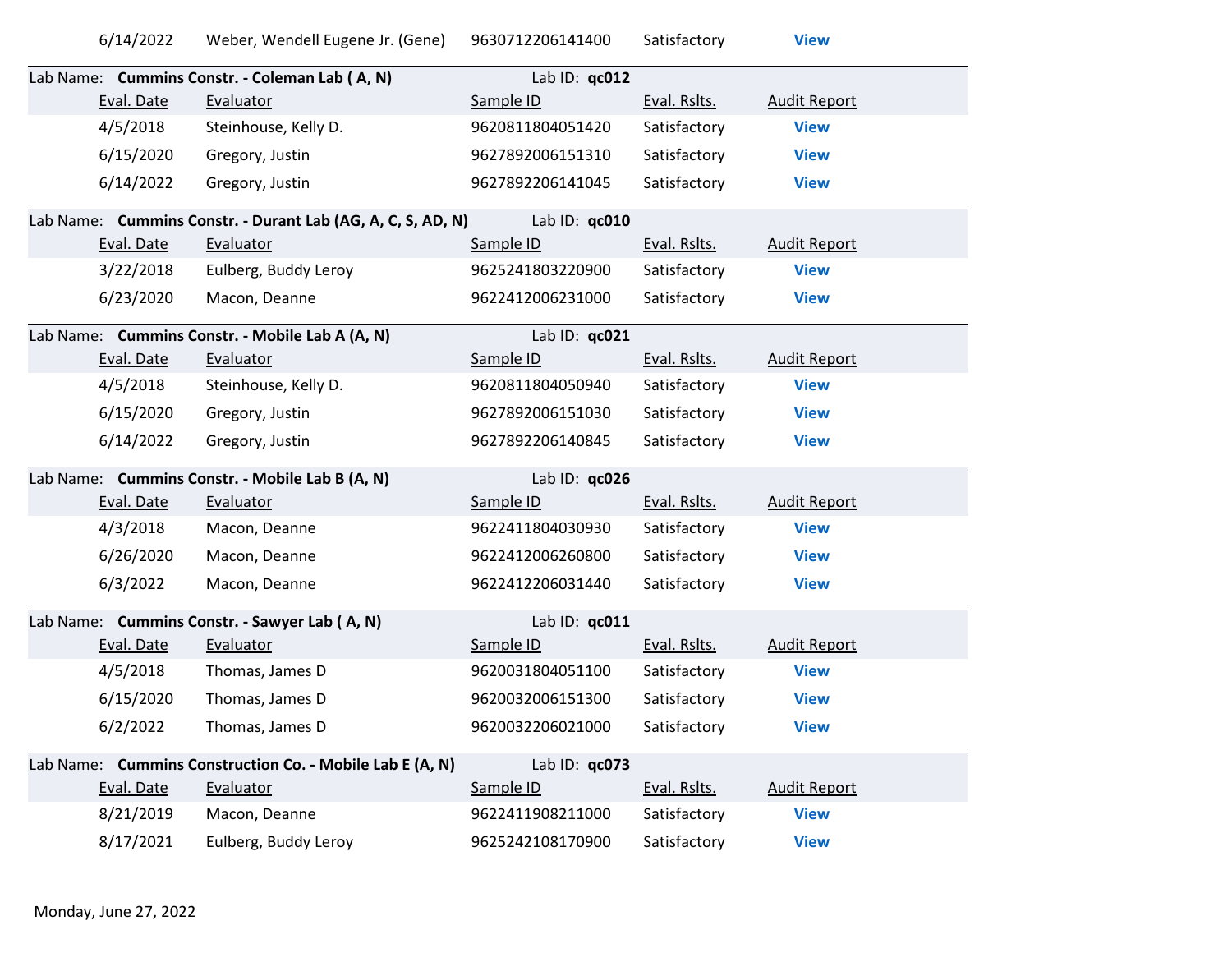|                      | Lab Name: D & S Engineering Labs (AG,S,C,A,N)              | Lab ID: pv051    |              |                     |
|----------------------|------------------------------------------------------------|------------------|--------------|---------------------|
| Eval. Date           | Evaluator                                                  | Sample ID        | Eval. Rslts. | <b>Audit Report</b> |
| 1/24/2019            | Barris, Caleb B.                                           | 9625741901240930 | Satisfactory | <b>View</b>         |
| 1/27/2021            | Barris, Caleb B.                                           | 9625742101270930 | Satisfactory | <b>View</b>         |
|                      | Lab Name: Duit Construction Co. Mobile Lab#621-560 (AG, C) | Lab ID: qc074    |              |                     |
| Eval. Date           | Evaluator                                                  | Sample ID        | Eval. Rslts. | <b>Audit Report</b> |
| 5/26/2021            | Steinhouse, Kelly D.                                       | 9620812105261315 | Satisfactory | <b>View</b>         |
|                      | Lab Name: Duit Construction Mobile Lab #4 (AG,C)           | Lab ID: qc054    |              |                     |
| Eval. Date           | Evaluator                                                  | Sample ID        | Eval. Rslts. | <b>Audit Report</b> |
| 9/28/2018            | Winkle, Bobby D.                                           | 9621531809281050 | Satisfactory | <b>View</b>         |
| 10/1/2020            | Gregory, Justin                                            | 9627892010011300 | Satisfactory | <b>View</b>         |
|                      | Lab Name: Duit Portable Lab #1 Mobile - (AG,C)             | Lab ID: qc045    |              |                     |
| Eval. Date           | Evaluator                                                  | Sample ID        | Eval. Rslts. | <b>Audit Report</b> |
| 8/21/2018            | Winkle, Bobby D.                                           | 9621531808211000 | Satisfactory | <b>View</b>         |
| 8/17/2020            | Winkle, Bobby D.                                           | 9621532008171030 | Satisfactory | <b>View</b>         |
|                      | Lab Name: Duit Portable Mobile Lab #3 (C, AG)              | Lab ID: qc029    |              |                     |
| Eval. Date           | Evaluator                                                  | Sample ID        | Eval. Rslts. | <b>Audit Report</b> |
| 12/5/2018            | Barris, Caleb B.                                           | 9625741812050900 | Satisfactory | <b>View</b>         |
| 11/24/2020           | Barris, Caleb B.                                           | 9625742011240845 | Satisfactory | <b>View</b>         |
|                      | Lab Name: EST Ardmore Lab - (AG, A, C, S, AD, N)           | Lab ID: pv026    |              |                     |
| Eval. Date           | Evaluator                                                  | Sample ID        | Eval. Rslts. | <b>Audit Report</b> |
| 12/10/2019           | Riley, Luther Roy                                          | 9625951912100815 | Satisfactory | <b>View</b>         |
| 12/7/2021            | Riley, Luther Roy                                          | 9625952112071000 | Satisfactory | <b>View</b>         |
|                      | Lab Name: EST Moore Lab - (AG, A, C, S, N)                 | Lab ID: pv003    |              |                     |
| Eval. Date Evaluator |                                                            | Sample ID        | Eval. Rslts. | <b>Audit Report</b> |
| 1/16/2019            | Riley, Luther Roy                                          | 9625951901160800 | Satisfactory | <b>View</b>         |
| 1/4/2021             | Riley, Luther Roy                                          | 9625952101041430 | Satisfactory | <b>View</b>         |
| Lab Name: EST-Tulsa  | (AG, A, C, S, N)                                           | Lab ID: pv015    |              |                     |
| Eval. Date           | Evaluator                                                  | Sample ID        | Eval. Rslts. | <b>Audit Report</b> |
| 12/13/2019           | Baggett, Michael J.                                        | 9620781912131000 | Satisfactory | <b>View</b>         |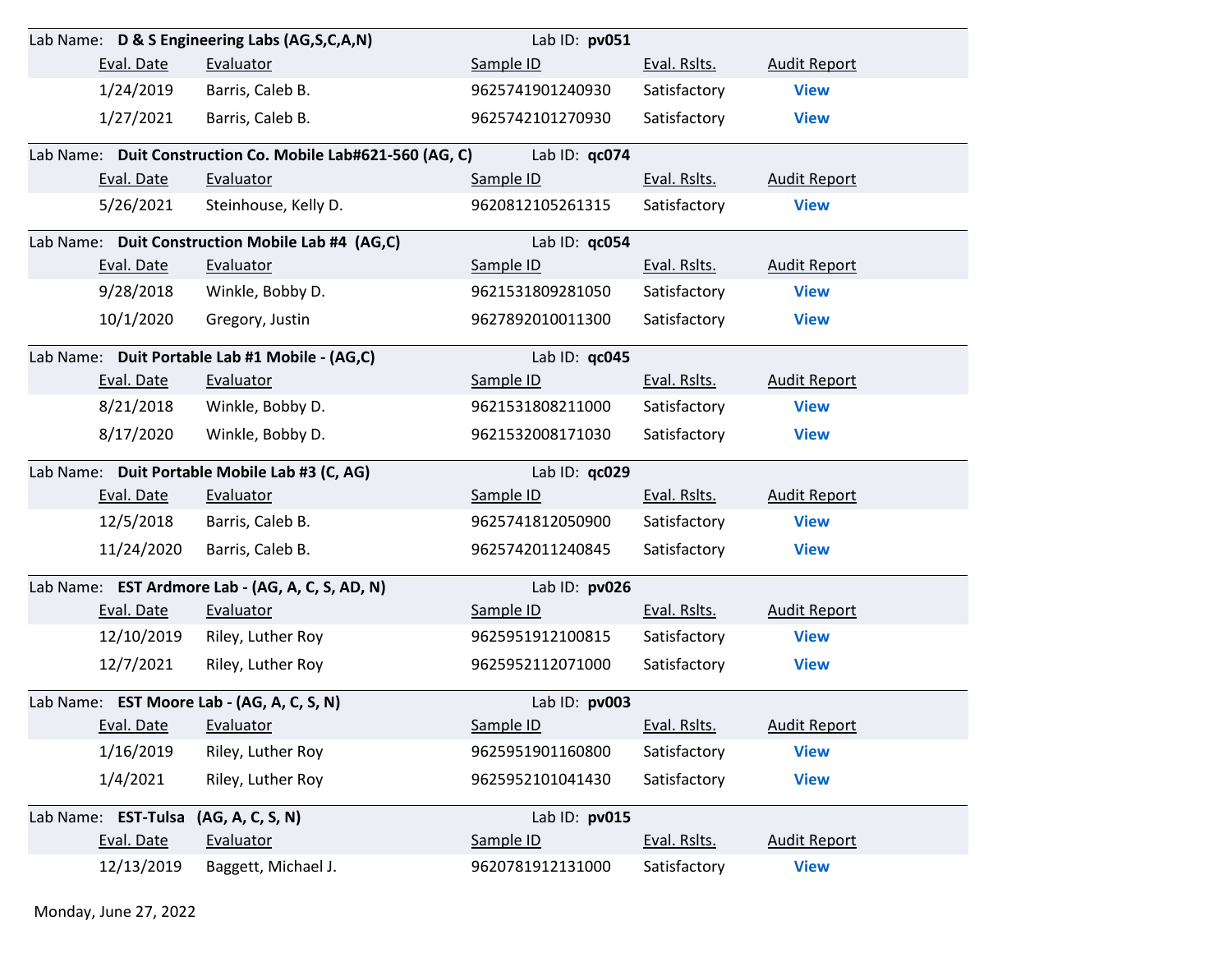|                                                        | 12/9/2021  | Baggett, Michael J.                                        | 9620782112091000 | Satisfactory | <b>View</b>         |  |
|--------------------------------------------------------|------------|------------------------------------------------------------|------------------|--------------|---------------------|--|
|                                                        |            | Lab Name: Evans & Associates - (A, AD, AG, N)              | Lab ID: qc052    |              |                     |  |
|                                                        | Eval. Date | Evaluator                                                  | Sample ID        | Eval. Rslts. | <b>Audit Report</b> |  |
|                                                        | 5/16/2018  | Thomas, James D                                            | 9620031805160900 | Satisfactory | <b>View</b>         |  |
|                                                        | 6/15/2020  | Thomas, James D                                            | 9620032006150900 | Satisfactory | <b>View</b>         |  |
|                                                        | 6/8/2022   | Thomas, James D                                            | 9620032206080945 | Satisfactory | <b>View</b>         |  |
|                                                        |            | Lab Name: GFAC Engineering (AG, A, C, S, AD,N)             | Lab ID: pv055    |              |                     |  |
|                                                        | Eval. Date | Evaluator                                                  | Sample ID        | Eval. Rslts. | <b>Audit Report</b> |  |
|                                                        | 3/12/2019  | Thomas, James D                                            | 9620031903121000 | Satisfactory | <b>View</b>         |  |
|                                                        | 3/18/2021  | Thomas, James D                                            | 9620032103181115 | Satisfactory | <b>View</b>         |  |
|                                                        |            | Lab Name: GTS, Inc. Broken Arrow, OK (C, S, AG, N)         | Lab ID: pv064    |              |                     |  |
|                                                        | Eval. Date | Evaluator                                                  | Sample ID        | Eval. Rslts. | <b>Audit Report</b> |  |
|                                                        | 6/5/2018   | Weber, Wendell Eugene Jr. (Gene)                           | 9630711806050726 | Satisfactory | <b>View</b>         |  |
|                                                        | 6/2/2020   | Weber, Wendell Eugene Jr. (Gene)                           | 9630712006021045 | Satisfactory | <b>View</b>         |  |
| Lab Name: GTS, Inc. - Fayetteville, AR - (C, S, AG, N) |            |                                                            | Lab ID: pv031    |              |                     |  |
|                                                        |            |                                                            |                  |              |                     |  |
|                                                        | Eval. Date | Evaluator                                                  | Sample ID        | Eval. Rslts. | <b>Audit Report</b> |  |
|                                                        | 8/22/2019  | Gregory, Justin                                            | 9627891908221000 | Satisfactory | <b>View</b>         |  |
|                                                        | 8/18/2021  | Gregory, Justin                                            | 9627892108181000 | Satisfactory | <b>View</b>         |  |
|                                                        |            | Lab Name: Hall Materials Paris Lab (A,N)                   | Lab ID: qc020    |              |                     |  |
|                                                        | Eval. Date | Evaluator                                                  | Sample ID        | Eval. Rslts. | <b>Audit Report</b> |  |
|                                                        | 2/1/2018   | Thomas, James D                                            | 9620031802011000 | Satisfactory | <b>View</b>         |  |
|                                                        | 1/30/2020  | Thomas, James D                                            | 9620032001301000 | Satisfactory | <b>View</b>         |  |
|                                                        | 1/26/2022  | Thomas, James D                                            | 9620032201261015 | Satisfactory | <b>View</b>         |  |
|                                                        |            | Lab Name: Haskell Lemon - Shawnee Plant Lab (AG, A, AD, N) | Lab ID: qc038    |              |                     |  |
|                                                        | Eval. Date | Evaluator                                                  | Sample ID        | Eval. Rslts. | <b>Audit Report</b> |  |
|                                                        | 12/2/2020  | Gregory, Justin                                            | 9627892012021015 | Satisfactory | <b>View</b>         |  |
|                                                        |            | Lab Name: Haskell Lemon- East Plant Lab (AG, A, AD, N)     | Lab ID: qc013    |              |                     |  |
|                                                        | Eval. Date | Evaluator                                                  | Sample ID        | Eval. Rslts. | <b>Audit Report</b> |  |
|                                                        | 10/29/2019 | Macon, Deanne                                              | 9622411910290930 | Satisfactory | <b>View</b>         |  |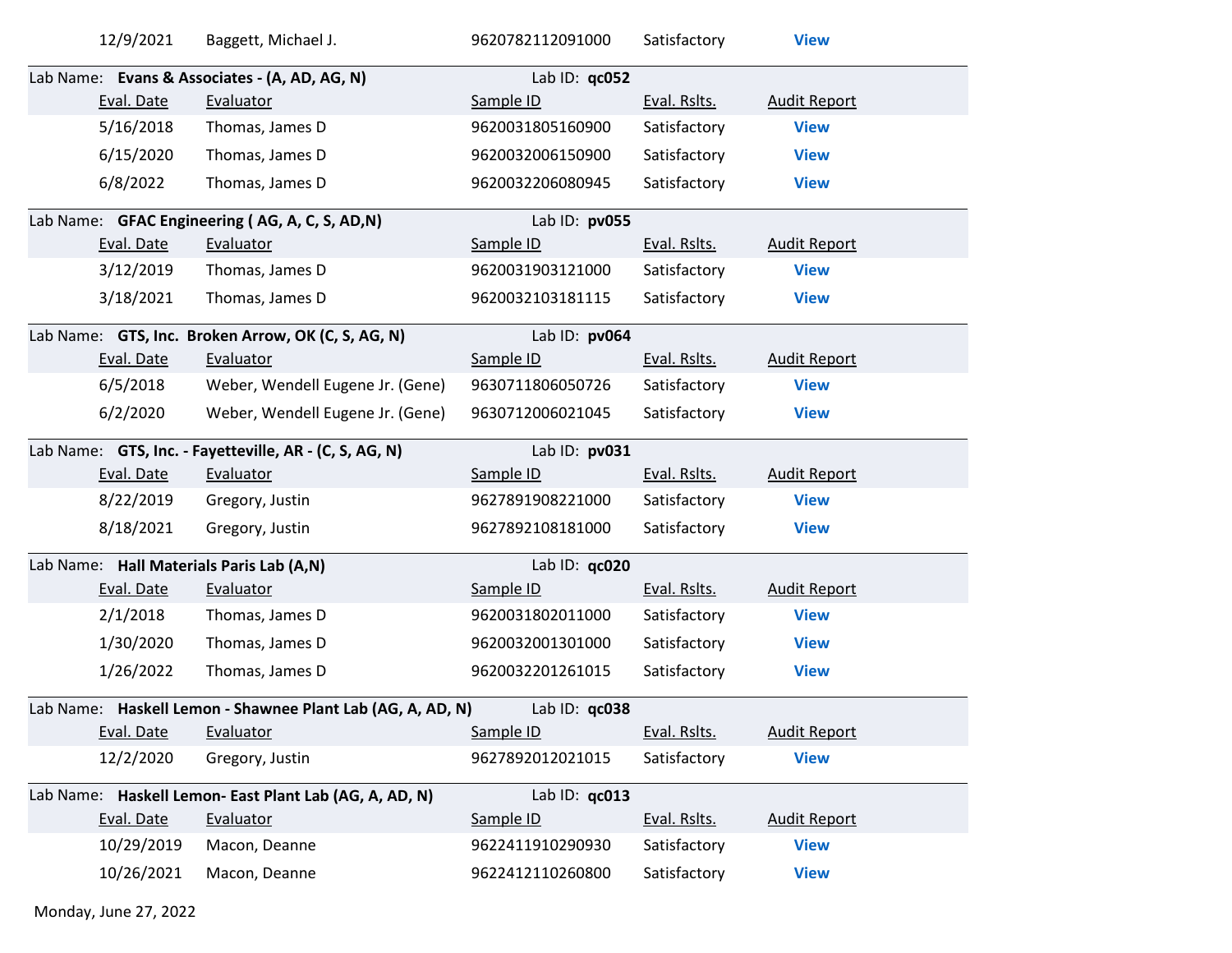|                                                   | Lab Name: Haskell Lemon- Field Lab #1 Mobile (A, N)     | Lab ID: gc014    |              |                     |
|---------------------------------------------------|---------------------------------------------------------|------------------|--------------|---------------------|
| Eval. Date                                        | Evaluator                                               | Sample ID        | Eval. Rslts. | <b>Audit Report</b> |
| 2/28/2018                                         | Macon, Deanne                                           | 9622411802281500 | Satisfactory | <b>View</b>         |
| 6/17/2020                                         | Macon, Deanne                                           | 9622412006171000 | Satisfactory | <b>View</b>         |
|                                                   | Lab Name: Haskell Lemon- Norman Plant Lab #2 (AG, A, N) | Lab ID: qc015    |              |                     |
| Eval. Date                                        | Evaluator                                               | Sample ID        | Eval. Rslts. | <b>Audit Report</b> |
| 11/26/2019                                        | Eulberg, Buddy Leroy                                    | 9625241911260900 | Satisfactory | <b>View</b>         |
| 12/7/2021                                         | Eulberg, Buddy Leroy                                    | 9625242112071030 | Satisfactory | <b>View</b>         |
|                                                   | Lab Name: Hinderliter Geotechnical Engineering (S, N)   | Lab ID: pv060    |              |                     |
| Eval. Date                                        | Evaluator                                               | Sample ID        | Eval. Rslts. | <b>Audit Report</b> |
| 8/6/2019                                          | Barris, Caleb B.                                        | 9625741908060900 | Satisfactory | <b>View</b>         |
| 7/20/2021                                         | Macon, Deanne                                           | 9622412107200830 | Satisfactory | <b>View</b>         |
| Lab Name: J & R Sand Mobile Lab #1 (AG, A, AD, N) |                                                         | Lab ID: qc035    |              |                     |
| Eval. Date                                        | Evaluator                                               | Sample ID        | Eval. Rslts. | <b>Audit Report</b> |
| 9/25/2018                                         | Eulberg, Buddy Leroy                                    | 9625241809250900 | Satisfactory | <b>View</b>         |
| 10/5/2020                                         | Eulberg, Buddy Leroy                                    | 9625242010051100 | Satisfactory | <b>View</b>         |
|                                                   | Lab Name: J & R Sand Mobile Lab #2 (AG, A, AD, N)       | Lab ID: qc061    |              |                     |
| Eval. Date                                        | Evaluator                                               | Sample ID        | Eval. Rslts. | <b>Audit Report</b> |
| 8/21/2018                                         | Weber, Wendell Eugene Jr. (Gene)                        | 9630711808210745 | Satisfactory | <b>View</b>         |
| 10/5/2020                                         | Eulberg, Buddy Leroy                                    | 9625242010051400 | Satisfactory | <b>View</b>         |
|                                                   | Lab Name: JOB Construction-Hartshorne QC Lab (AG)       | Lab ID: qc016    |              |                     |
| Eval. Date                                        | Evaluator                                               | Sample ID        | Eval. Rslts. | <b>Audit Report</b> |
| 4/17/2018                                         | Eulberg, Buddy Leroy                                    | 9625241804171000 | Satisfactory | <b>View</b>         |
| 5/18/2020                                         | Baggett, Michael J.                                     | 9620782005180800 | Satisfactory | <b>View</b>         |
|                                                   | Lab Name: JOB Construction Sallisaw Lab - (AG, A, N)    | Lab ID: $qc060$  |              |                     |
| Eval. Date                                        | Evaluator                                               | Sample ID        | Eval. Rslts. | <b>Audit Report</b> |
| 4/18/2018                                         | Weber, Wendell Eugene Jr. (Gene)                        | 9630711804180825 | Satisfactory | <b>View</b>         |
| 5/19/2020                                         | Weber, Wendell Eugene Jr. (Gene)                        | 9630712005191230 | Satisfactory | <b>View</b>         |
| 6/14/2022                                         | Baggett, Michael J.                                     | 9620782206141030 | Satisfactory | <b>View</b>         |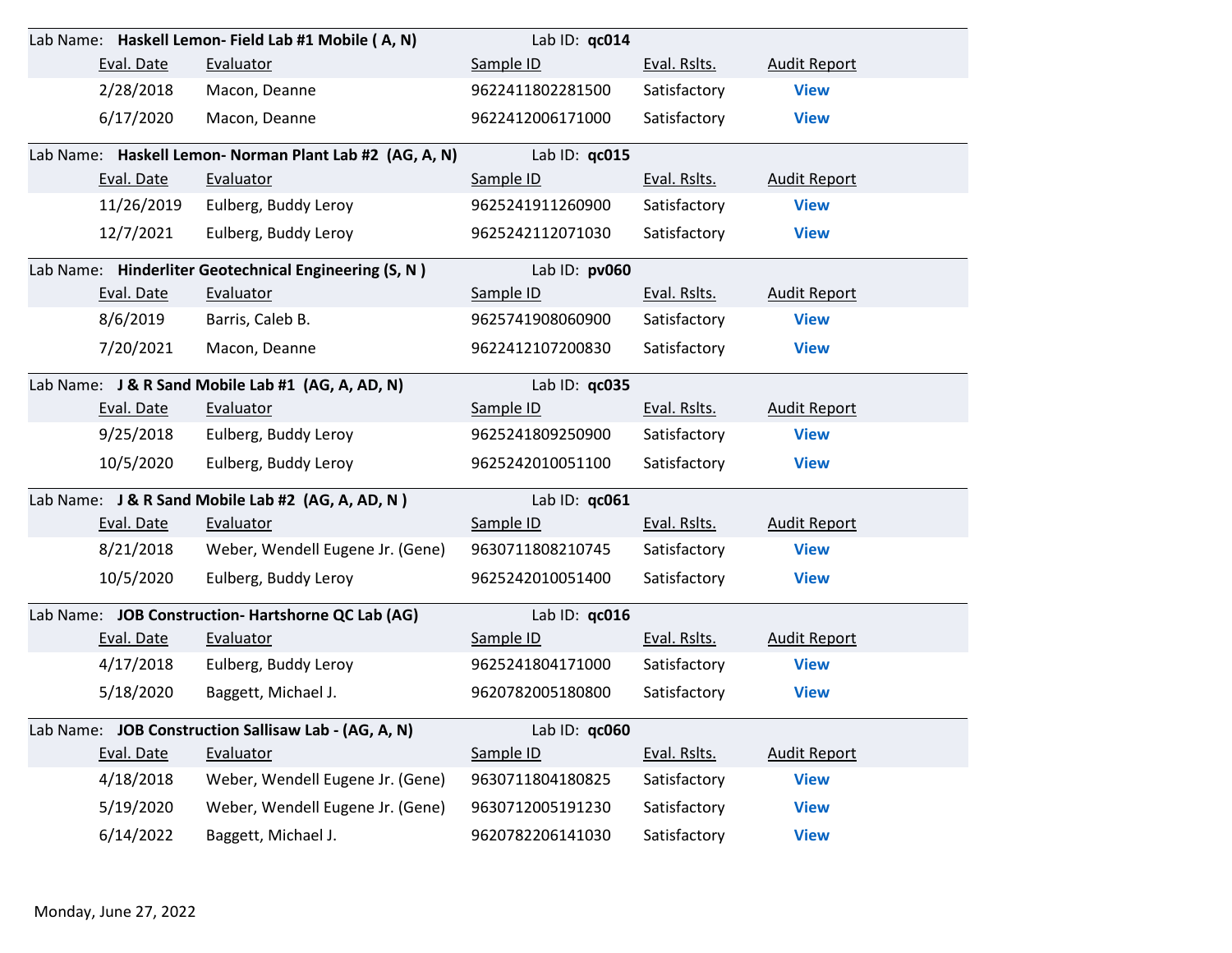| Lab Name: Kleinfelder - OKC (AG, C, S)                   |                                                           | Lab ID: pv069    |              |                     |  |
|----------------------------------------------------------|-----------------------------------------------------------|------------------|--------------|---------------------|--|
| Eval. Date                                               | Evaluator                                                 | Sample ID        | Eval. Rslts. | <b>Audit Report</b> |  |
| 8/7/2019                                                 | Thomas, James D                                           | 9620031908071100 | Satisfactory | <b>View</b>         |  |
| 8/26/2021                                                | Barris, Caleb B.                                          | 9625742108261015 | Satisfactory | <b>View</b>         |  |
| Lab Name: Kleinfelder (A, AG, C, S, N)                   |                                                           | Lab ID: pv010    |              |                     |  |
| Eval. Date                                               | Evaluator                                                 | Sample ID        | Eval. Rslts. | <b>Audit Report</b> |  |
| 1/30/2018                                                | Riley, Luther Roy                                         | 9625951801300800 | Satisfactory | <b>View</b>         |  |
| 1/28/2020                                                | Riley, Luther Roy                                         | 9625952001280800 | Satisfactory | <b>View</b>         |  |
| 1/19/2022                                                | Riley, Luther Roy                                         | 9625952201191100 | Satisfactory | <b>View</b>         |  |
|                                                          | Lab Name: Koss Mobile Concrete Lab#1429 (C)               | Lab ID: qc075    |              |                     |  |
| Eval. Date                                               | Evaluator                                                 | Sample ID        | Eval. Rslts. | <b>Audit Report</b> |  |
| 7/12/2021                                                | Steinhouse, Kelly D.                                      | 9620812107121545 | Satisfactory | <b>View</b>         |  |
| Lab Name: Midwest Engineering & Testing (AG, A, C, S, N) | Lab ID: pv035                                             |                  |              |                     |  |
| Eval. Date                                               | Evaluator                                                 | Sample ID        | Eval. Rslts. | <b>Audit Report</b> |  |
| 5/16/2018                                                | Weber, Wendell Eugene Jr. (Gene)                          | 9630711805160830 | Satisfactory | <b>View</b>         |  |
| 6/15/2020                                                | Weber, Wendell Eugene Jr. (Gene)                          | 9630712006151400 | Satisfactory | <b>View</b>         |  |
| 6/7/2022                                                 | Weber, Wendell Eugene Jr. (Gene)                          | 9630712206071020 | Satisfactory | <b>View</b>         |  |
| Lab Name: Olsson, Inc. (AG, S, C, A,N)                   |                                                           | Lab ID: pv057    |              |                     |  |
| Eval. Date                                               | Evaluator                                                 | Sample ID        | Eval. Rslts. | <b>Audit Report</b> |  |
| 7/1/2020                                                 | Baggett, Michael J.                                       | 9620782007010900 | Satisfactory | <b>View</b>         |  |
|                                                          | Lab Name: Paving Materials of Southern Oklahoma (A, N)    | Lab ID: qc039    |              |                     |  |
| Eval. Date                                               | Evaluator                                                 | Sample ID        | Eval. Rslts. | <b>Audit Report</b> |  |
| 6/20/2018                                                | Baggett, Michael J.                                       | 9620781806201015 | Satisfactory | <b>View</b>         |  |
| 6/15/2020                                                | Gregory, Justin                                           | 9627892006151430 | Satisfactory | <b>View</b>         |  |
| 6/14/2022                                                | Gregory, Justin                                           | 9627892206140935 | Satisfactory | <b>View</b>         |  |
|                                                          | Lab Name: PMI/Silver Star Construction Co. Lab (AG, A, N) | Lab ID: qc072    |              |                     |  |
| Eval. Date                                               | Evaluator                                                 | Sample ID        | Eval. Rslts. | <b>Audit Report</b> |  |
| 3/18/2019                                                | Barris, Caleb B.                                          | 9625741903181400 | Satisfactory | <b>View</b>         |  |
| 3/23/2021                                                | Barris, Caleb B.                                          | 9625742103230930 | Satisfactory | <b>View</b>         |  |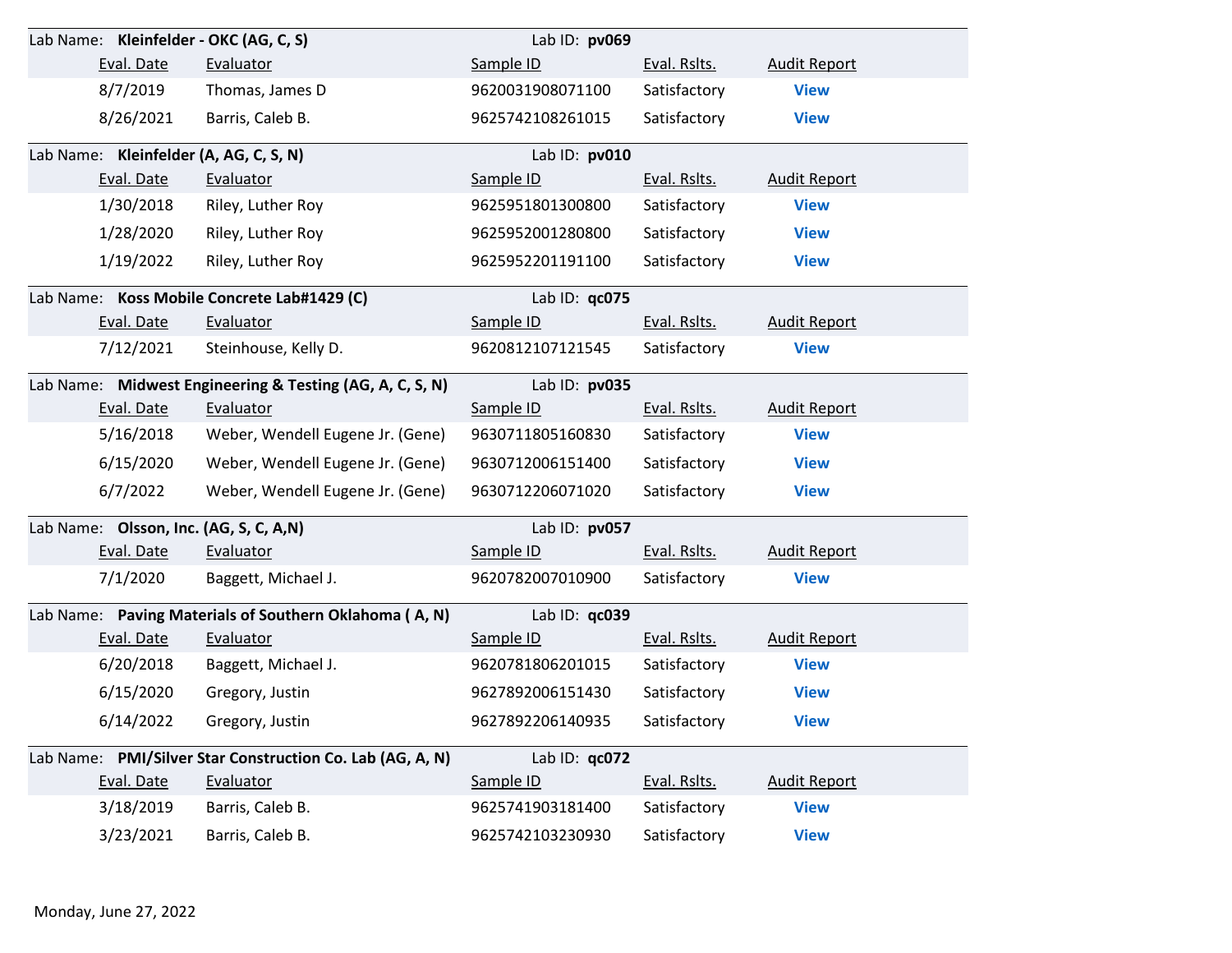| Lab Name: Red Rock Consulting (S,N)                    |                                                          | Lab ID: pv056    |              |                     |
|--------------------------------------------------------|----------------------------------------------------------|------------------|--------------|---------------------|
| Eval. Date                                             | Evaluator                                                | Sample ID        | Eval. Rslts. | <b>Audit Report</b> |
| 2/20/2019                                              | Gregory, Justin                                          | 9627891902201430 | Satisfactory | <b>View</b>         |
| 2/16/2021                                              | Gregory, Justin                                          | 9627892102160900 | Satisfactory | <b>View</b>         |
| Lab Name: ROCA Inc. (AG,S)                             |                                                          | Lab ID: pv013    |              |                     |
| Eval. Date                                             | Evaluator                                                | Sample ID        | Eval. Rslts. | <b>Audit Report</b> |
| 5/14/2018                                              | Baggett, Michael J.                                      | 9620781805141300 | Satisfactory | <b>View</b>         |
| 6/22/2020                                              | Baggett, Michael J.                                      | 9620782006221200 | Satisfactory | <b>View</b>         |
| 6/20/2022                                              | Baggett, Michael J.                                      | 9620782206201015 | Satisfactory | <b>View</b>         |
|                                                        | Lab Name: Sherwood Construction Lab (A, AG, C, S, AD, N) | Lab ID: qc069    |              |                     |
| Eval. Date                                             | Evaluator                                                | Sample ID        | Eval. Rslts. | <b>Audit Report</b> |
| 10/3/2019                                              | Gregory, Justin                                          | 9627891910031410 | Satisfactory | <b>View</b>         |
| 10/1/2021                                              | Gregory, Justin                                          | 9627892110011000 | Satisfactory | <b>View</b>         |
| Lab Name: Sherwood Construction Mobile#1 (AG, S, C, N) |                                                          | Lab ID: qc034    |              |                     |
| Eval. Date                                             | Evaluator                                                | Sample ID        | Eval. Rslts. | <b>Audit Report</b> |
| 7/24/2018                                              | Weber, Wendell Eugene Jr. (Gene)                         | 9630711807241330 | Satisfactory | <b>View</b>         |
| 7/23/2020                                              | Weber, Wendell Eugene Jr. (Gene)                         | 9630712007230730 | Satisfactory | <b>View</b>         |
| Lab Name: Standard Testing - Enid- (AG, C, S)          |                                                          | Lab ID: pv032    |              |                     |
| Eval. Date                                             | Evaluator                                                | Sample ID        | Eval. Rslts. | <b>Audit Report</b> |
| 8/20/2019                                              | Baggett, Michael J.                                      | 9620781908200800 | Satisfactory | <b>View</b>         |
| 8/16/2021                                              | Eulberg, Buddy Leroy                                     | 9625242108161330 | Satisfactory | <b>View</b>         |
|                                                        | Lab Name: Standard Testing Lawton- (AG, A, C, S, N)      | Lab ID: pv034    |              |                     |
| Eval. Date                                             | Evaluator                                                | Sample ID        | Eval. Rslts. | <b>Audit Report</b> |
| 6/24/2021                                              | Macon, Deanne                                            | 9622412106240930 | Satisfactory | <b>View</b>         |
|                                                        | Lab Name: Standard Testing OKC (AG, A, C,S,N)            | Lab ID: $pv008$  |              |                     |
| Eval. Date                                             | Evaluator                                                | Sample ID        | Eval. Rslts. | <b>Audit Report</b> |
| 6/19/2018                                              | Baggett, Michael J.                                      | 9620781806190830 | Satisfactory | <b>View</b>         |
| 6/4/2019                                               | Baggett, Michael J.                                      | 9620781906040830 | Satisfactory | <b>View</b>         |
| 6/8/2021                                               | Baggett, Michael J.                                      | 9620782106080800 | Satisfactory | <b>View</b>         |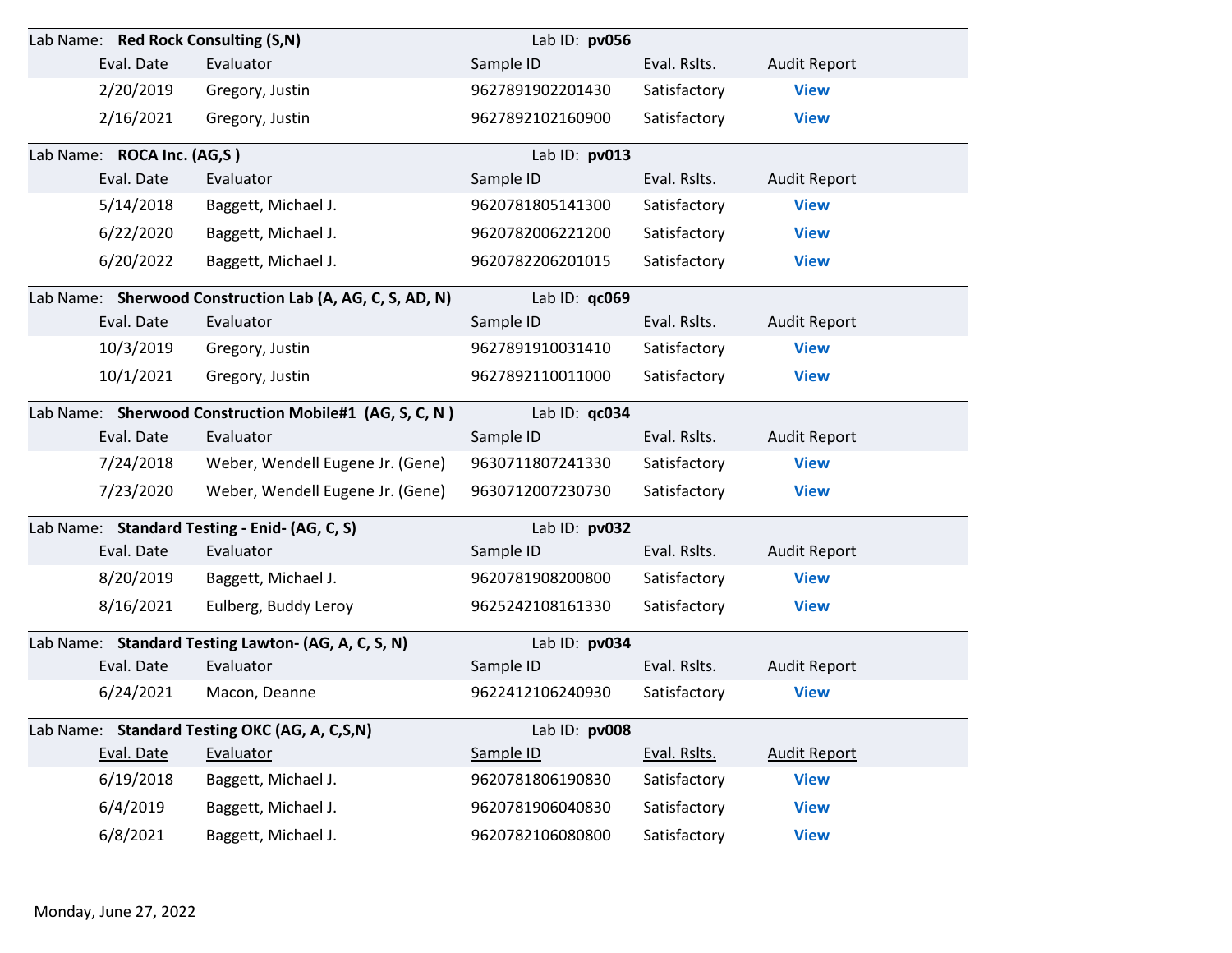|                                                         |            | Lab Name: T & G Materials Testing Lab - (AG, A, AD, C, S, N) | Lab ID: qc059    |              |                     |
|---------------------------------------------------------|------------|--------------------------------------------------------------|------------------|--------------|---------------------|
|                                                         | Eval. Date | Evaluator                                                    | Sample ID        | Eval. Rslts. | <b>Audit Report</b> |
|                                                         | 11/6/2018  | Weber, Wendell Eugene Jr. (Gene)                             | 9630711811061040 | Satisfactory | <b>View</b>         |
|                                                         | 11/18/2020 | Weber, Wendell Eugene Jr. (Gene)                             | 9630712011180720 | Satisfactory | <b>View</b>         |
| Lab Name: T.J. Campbell Construction Company (AG, A, N) |            |                                                              | Lab ID: qc019    |              |                     |
|                                                         | Eval. Date | Evaluator                                                    | Sample ID        | Eval. Rslts. | <b>Audit Report</b> |
|                                                         | 5/29/2019  | Macon, Deanne                                                | 9622411905291030 | Satisfactory | <b>View</b>         |
|                                                         | 6/7/2021   | Macon, Deanne                                                | 9622412106071400 | Satisfactory | <b>View</b>         |
| Lab Name: T.J. Campbell South Lab (AG, A, N)            |            |                                                              | Lab ID: qc066    |              |                     |
|                                                         | Eval. Date | Evaluator                                                    | Sample ID        | Eval. Rslts. | <b>Audit Report</b> |
|                                                         | 5/29/2019  | Macon, Deanne                                                | 9622411905291200 | Satisfactory | <b>View</b>         |
|                                                         | 6/7/2021   | Macon, Deanne                                                | 9622412106071540 | Satisfactory | <b>View</b>         |
|                                                         |            | Lab Name: Terracon-Oklahoma City (A, AG, C, S, N)            | Lab ID: pv009    |              |                     |
|                                                         | Eval. Date | Evaluator                                                    | Sample ID        | Eval. Rslts. | <b>Audit Report</b> |
|                                                         | 1/30/2018  | Eulberg, Buddy Leroy                                         | 9625241801300830 | Satisfactory | <b>View</b>         |
|                                                         | 1/29/2020  | Eulberg, Buddy Leroy                                         | 9625242001290930 | Satisfactory | <b>View</b>         |
|                                                         | 1/28/2022  | Eulberg, Buddy Leroy                                         | 9625242201280930 | Satisfactory | <b>View</b>         |
|                                                         |            | Lab Name: Terracon-Tulsa (AG, A, C, S, N)                    | Lab ID: pv037    |              |                     |
|                                                         | Eval. Date | Evaluator                                                    | Sample ID        | Eval. Rslts. | <b>Audit Report</b> |
|                                                         | 6/14/2018  | Barris, Caleb B.                                             | 9625741806140815 | Satisfactory | <b>View</b>         |
|                                                         | 7/22/2020  | Barris, Caleb B.                                             | 9625742007221000 | Satisfactory | <b>View</b>         |
|                                                         |            | Lab Name: Thunderhead Testing, LLC. - (AG, A, AD, C, S, N)   | Lab ID: pv044    |              |                     |
|                                                         | Eval. Date | Evaluator                                                    | Sample ID        | Eval. Rslts. | <b>Audit Report</b> |
|                                                         | 3/28/2018  | Eulberg, Buddy Leroy                                         | 9625241803281015 | Satisfactory | <b>View</b>         |
|                                                         | 5/29/2020  | Winkle, Bobby D.                                             | 9621532005291320 | Satisfactory | <b>View</b>         |
|                                                         | 6/1/2022   | Williams, Audie M.                                           | 9629982206012309 | Satisfactory | <b>View</b>         |
| Lab Name: Tulsa Materials (A, AG, N)                    |            |                                                              | Lab ID: qc068    |              |                     |
|                                                         | Eval. Date | Evaluator                                                    | Sample ID        | Eval. Rslts. | <b>Audit Report</b> |
|                                                         | 7/31/2019  | Riley, Luther Roy                                            | 9625951907311330 | Satisfactory | <b>View</b>         |
|                                                         | 8/10/2021  | Riley, Luther Roy                                            | 9625952108101247 | Satisfactory | <b>View</b>         |